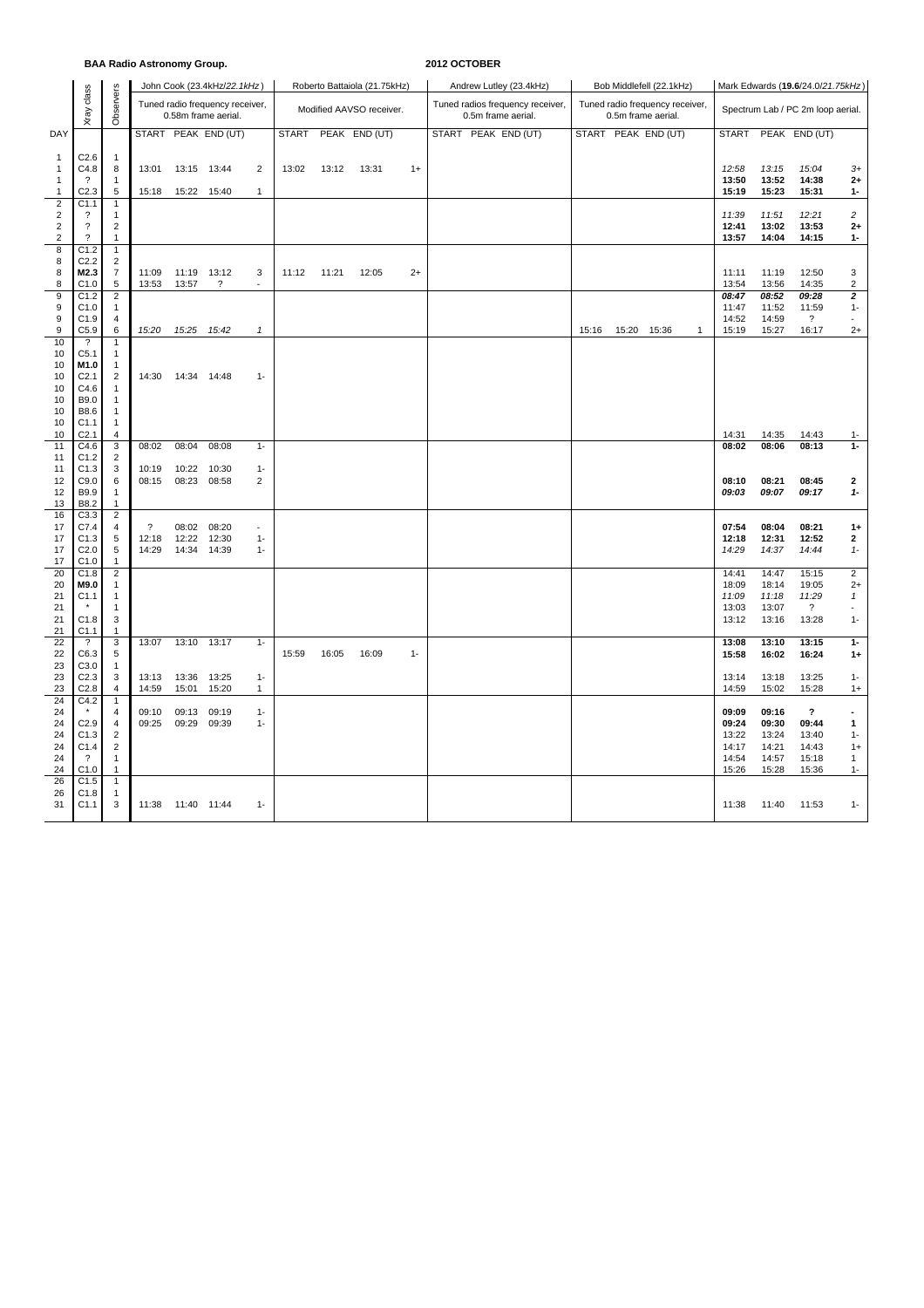|                                              |                                                                          |                     |              | Colin Clements (23.4kHz)       |      |                                                        |  | Peter Meadows (23.4kHz) |  |  | Mike King (20.9kHz)             |       |                |                     | John Wardle (19.6/23.4kHz)      |              | Peter King (18.3kHz)    |                         |                                  |                                  |  |
|----------------------------------------------|--------------------------------------------------------------------------|---------------------|--------------|--------------------------------|------|--------------------------------------------------------|--|-------------------------|--|--|---------------------------------|-------|----------------|---------------------|---------------------------------|--------------|-------------------------|-------------------------|----------------------------------|----------------------------------|--|
|                                              |                                                                          |                     | loop aerial. | AAVSO receiver, 0.76m screened |      | Tuned radio frequency receiver,<br>0.58m frame aerial. |  |                         |  |  | AAVSO receiver.<br>loop aerial. | Tuned |                |                     | PC soundcard, long wire aerial. |              |                         | aerial.                 | Own designed receiver, 1.4m loop |                                  |  |
| DAY                                          |                                                                          |                     |              | START PEAK END (UT)            |      |                                                        |  | START PEAK END (UT)     |  |  | START PEAK END (UT)             |       |                |                     | START PEAK END (UT)             |              | <b>START</b>            |                         | PEAK END (UT)                    |                                  |  |
| $\mathbf{1}$<br>$\mathbf{1}$<br>$\mathbf{1}$ | C2.6<br>C4.8<br>?                                                        | 13:02  13:17  14:41 |              |                                | 3    |                                                        |  |                         |  |  |                                 |       |                | 13:02  13:09  13:34 |                                 | $1+$         | 13:00                   | 13:15                   | 13:25                            | $\mathbf{1}$                     |  |
| $\mathbf{1}$<br>$\overline{2}$               | C <sub>2.3</sub><br>C1.1                                                 |                     |              |                                |      |                                                        |  |                         |  |  |                                 |       |                |                     |                                 |              | 15:18<br>09:03          | 15:23<br>09:06          | 15:30<br>09:08                   | $1 -$<br>$1 -$                   |  |
| $\overline{c}$<br>$\overline{2}$<br>2        | $\boldsymbol{\mathcal{P}}$<br>$\overline{?}$<br>$\overline{\phantom{a}}$ |                     |              |                                |      |                                                        |  |                         |  |  |                                 |       |                |                     |                                 |              |                         |                         |                                  |                                  |  |
| 8<br>8<br>8<br>8                             | C1.2<br>C2.2<br>M2.3<br>C1.0                                             | 11:12  11:20  12:34 |              |                                | $2+$ |                                                        |  |                         |  |  |                                 |       |                |                     |                                 |              | 08:40<br>11:05<br>13:53 | 09:05<br>11:18<br>13:55 | 09:14<br>11:25<br>14:30          | $\overline{2}$<br>1<br>2         |  |
| 9<br>9                                       | C1.2<br>C1.0                                                             |                     |              |                                |      |                                                        |  |                         |  |  |                                 |       |                |                     |                                 |              | 08:45                   | 08:53                   | 09:05                            | $\mathbf{1}$                     |  |
| 9<br>9                                       | C1.9<br>C5.9                                                             |                     |              |                                |      |                                                        |  |                         |  |  |                                 |       |                |                     |                                 |              | 14:50<br>15:18          | 15:02<br>15:25          | 15:13<br>15:35                   | $\mathbf{1}$<br>$1 -$            |  |
| 10<br>10<br>10                               | $\overline{\cdot}$<br>C <sub>5.1</sub><br>M1.0                           |                     |              |                                |      |                                                        |  |                         |  |  |                                 |       |                |                     |                                 |              |                         |                         |                                  |                                  |  |
| 10<br>10<br>10<br>10                         | C <sub>2.1</sub><br>C4.6<br>B9.0<br>B8.6                                 |                     |              |                                |      |                                                        |  |                         |  |  |                                 |       |                |                     |                                 |              |                         |                         |                                  |                                  |  |
| 10<br>10                                     | C <sub>1.1</sub><br>C <sub>2.1</sub>                                     |                     |              |                                |      |                                                        |  |                         |  |  |                                 |       |                |                     |                                 |              | 14:10<br>14:26          | 14:15<br>14:32          | 14:17<br>14:35                   | $1 -$<br>$1 -$                   |  |
| 11<br>11                                     | C4.6<br>C1.2                                                             |                     |              |                                |      |                                                        |  |                         |  |  |                                 |       |                |                     |                                 |              | 09:20                   | 09:25                   | 09:30                            | $1 -$                            |  |
| 11                                           | C1.3                                                                     |                     |              |                                |      |                                                        |  |                         |  |  |                                 |       |                |                     |                                 |              | 10:15                   | 10:21                   | 10:23                            | $1 -$                            |  |
| 12<br>12<br>13                               | C9.0<br>B9.9<br>B8.2                                                     |                     |              |                                |      |                                                        |  |                         |  |  |                                 |       |                |                     |                                 |              | 08:10                   | 08:20                   | 08:45                            | 2                                |  |
| 16<br>17                                     | C3.3<br>C7.4                                                             |                     |              |                                |      |                                                        |  |                         |  |  |                                 |       | 16:19<br>07:54 | 16:28               | 16:50<br>08:04 08:23            | $1+$<br>$1+$ | 16:13                   | 16:28                   | 16:40                            | $1+$                             |  |
| 17<br>17                                     | C1.3<br>C <sub>2.0</sub>                                                 |                     |              |                                |      |                                                        |  |                         |  |  |                                 |       |                |                     |                                 |              | 12:15<br>14:29          | 12:22<br>14:35          | 12:28<br>14:40                   | $1 -$<br>$1 -$                   |  |
| 17<br>20<br>20<br>21                         | C1.0<br>C1.8<br>M9.0<br>C1.1                                             |                     |              |                                |      |                                                        |  |                         |  |  |                                 |       |                |                     |                                 |              | 15:50                   | 15:57                   | 16:04                            | $1 -$                            |  |
| 21<br>21<br>21                               | C1.8<br>C1.1                                                             |                     |              |                                |      |                                                        |  |                         |  |  |                                 |       |                |                     |                                 |              | 13:00<br>17:52          | 13:18<br>18:22          | 13:34<br>18:33                   | $\overline{2}$<br>$\overline{2}$ |  |
| 22<br>22<br>23<br>23                         | $\overline{?}$<br>C6.3<br>C3.0<br>C2.3                                   |                     |              |                                |      |                                                        |  |                         |  |  |                                 |       | 16:00          | 16:04 16:09         |                                 | $1 -$        | 15:54<br>07:42<br>13:09 | 16:05<br>08:20<br>13:15 | 16:10<br>09:00<br>13:20          | $1 -$<br>$2+$<br>$1 -$           |  |
| 23<br>24                                     | C2.8<br>C4.2                                                             |                     |              |                                |      |                                                        |  |                         |  |  |                                 |       |                |                     |                                 |              | 14:56                   | 15:00                   | 15:05                            | $1 -$                            |  |
| 24<br>24<br>24<br>24<br>24<br>24             | C <sub>2.9</sub><br>C1.3<br>C1.4<br>$\overline{\mathcal{E}}$<br>C1.0     |                     |              |                                |      |                                                        |  |                         |  |  |                                 |       |                |                     |                                 |              | 09:07<br>13:19<br>14:15 | 09:30<br>13:25<br>14:20 | 09:35<br>14:00<br>14:30          | $1+$<br>$\overline{2}$<br>$1 -$  |  |
| 26<br>26<br>31                               | C1.5<br>C1.8<br>C1.1                                                     |                     |              |                                |      |                                                        |  |                         |  |  |                                 |       |                |                     |                                 |              | 10:25<br>10:51          | 10:34<br>11:06          | 10:42<br>11:24                   | $1 -$<br>$\overline{2}$          |  |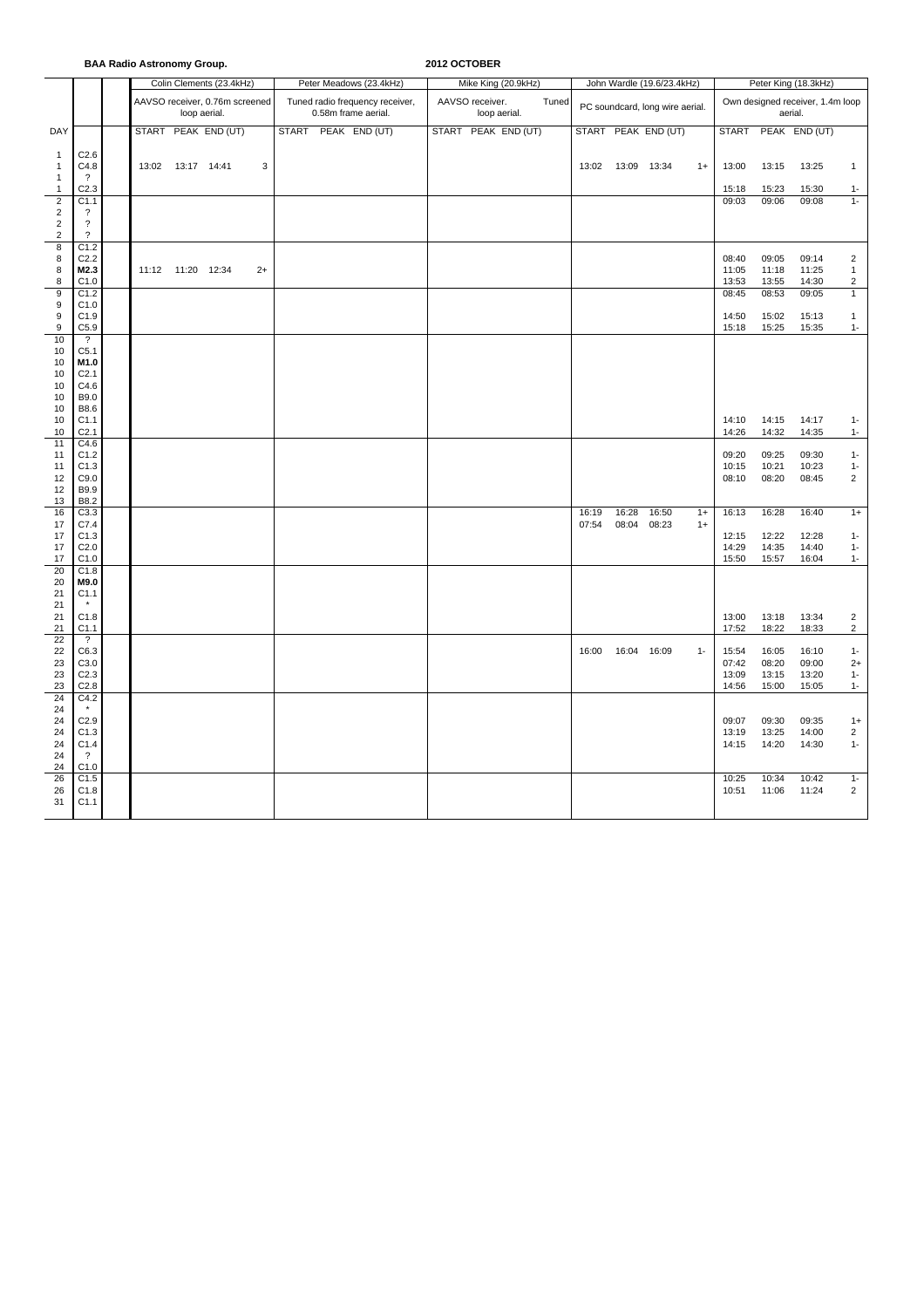|  |  | <b>BAA Radio Astronomy Group.</b> |  |
|--|--|-----------------------------------|--|
|--|--|-----------------------------------|--|

|                                                          |                                                                              |                |                      | Paul Hyde (22.1kHz)                                    |                         | Gordon Fiander (19.6/22.1kHz) | John Elliott (21.7kHz)                                | Martyn Kinder (19.6kHz/22.1khz)<br>Mark Horn (23.4kHz) |                                                        |  |                     |  |                                                        |  |
|----------------------------------------------------------|------------------------------------------------------------------------------|----------------|----------------------|--------------------------------------------------------|-------------------------|-------------------------------|-------------------------------------------------------|--------------------------------------------------------|--------------------------------------------------------|--|---------------------|--|--------------------------------------------------------|--|
|                                                          |                                                                              |                |                      | Tuned radio frequency receiver,<br>0.96m frame aerial. |                         | PC sound card.                | Tuned radio frequency receiver,<br>0.5m frame aerial. |                                                        | Tuned radio frequency receiver,<br>0.58m frame aerial. |  |                     |  | Tuned radio frequency receiver,<br>0.58m frame aerial. |  |
| DAY                                                      |                                                                              |                |                      | START PEAK END (UT)                                    |                         | START PEAK END (UT)           | START PEAK END (UT)                                   |                                                        | START PEAK END (UT)                                    |  | START PEAK END (UT) |  |                                                        |  |
| $\mathbf{1}$<br>$\mathbf{1}$<br>$\mathbf{1}$             | C2.6<br>C4.8<br>$\cdot$                                                      | 12:59          | 13:10 14:12          |                                                        | $2+$                    |                               |                                                       |                                                        |                                                        |  |                     |  |                                                        |  |
| $\mathbf{1}$                                             | C <sub>2.3</sub>                                                             |                | 15:16  15:23  16:03  |                                                        | $2+$                    |                               |                                                       |                                                        |                                                        |  |                     |  |                                                        |  |
| $\overline{2}$<br>$\sqrt{2}$<br>$\sqrt{2}$<br>$\sqrt{2}$ | C1.1<br>$\overline{\cdot}$<br>$\overline{\cdot}$<br>$\overline{\mathcal{L}}$ |                |                      |                                                        |                         |                               |                                                       |                                                        |                                                        |  |                     |  |                                                        |  |
| 8<br>$\bf8$                                              | C1.2                                                                         | 08:04<br>08:45 | 08:07                | 08:36                                                  | $1+$<br>$\overline{2}$  |                               |                                                       |                                                        |                                                        |  |                     |  |                                                        |  |
|                                                          | C <sub>2.2</sub><br>M2.3                                                     | 11:09          | 08:49<br>11:16 12:57 | 09:19                                                  | 3                       |                               |                                                       |                                                        |                                                        |  |                     |  |                                                        |  |
| $\begin{array}{c} 8 \\ 8 \end{array}$                    | C1.0                                                                         | 13:54          | 13:58 14:34          |                                                        | $\overline{2}$          |                               |                                                       |                                                        |                                                        |  |                     |  |                                                        |  |
| $\overline{9}$<br>$\boldsymbol{9}$                       | C1.2<br>C1.0                                                                 |                |                      |                                                        |                         |                               |                                                       |                                                        |                                                        |  |                     |  |                                                        |  |
| 9                                                        | C1.9                                                                         | 14:51          | 15:00 15:11          |                                                        | $\mathbf{1}$            |                               |                                                       |                                                        |                                                        |  |                     |  |                                                        |  |
| $\boldsymbol{9}$<br>10                                   | C5.9<br>$\cdot$                                                              | 15:19          | 15:26                | $\overline{\cdot}$                                     | $\blacksquare$          |                               |                                                       |                                                        |                                                        |  |                     |  |                                                        |  |
| 10                                                       | C <sub>5.1</sub>                                                             |                |                      |                                                        |                         |                               |                                                       |                                                        |                                                        |  |                     |  |                                                        |  |
| 10<br>10                                                 | M1.0<br>C <sub>2.1</sub>                                                     |                |                      |                                                        |                         |                               |                                                       |                                                        |                                                        |  |                     |  |                                                        |  |
| 10                                                       | C4.6                                                                         |                |                      |                                                        |                         |                               |                                                       |                                                        |                                                        |  |                     |  |                                                        |  |
| 10                                                       | B9.0                                                                         | 08:35          | 08:37                | 08:54                                                  | $\mathbf{1}$            |                               |                                                       |                                                        |                                                        |  |                     |  |                                                        |  |
| 10<br>10                                                 | B8.6<br>C1.1                                                                 |                |                      |                                                        |                         |                               |                                                       |                                                        |                                                        |  |                     |  |                                                        |  |
| 10                                                       | C <sub>2.1</sub>                                                             | 14:30          | 14:34                | 14:56                                                  | $1+$                    |                               |                                                       |                                                        |                                                        |  |                     |  |                                                        |  |
| 11<br>11                                                 | C4.6<br>C1.2                                                                 | 08:02<br>09:23 | 08:05<br>09:26       | 08:15<br>09:40                                         | $1 -$<br>$1 -$          |                               |                                                       |                                                        |                                                        |  |                     |  |                                                        |  |
| 11                                                       | C1.3                                                                         | 10:19          | 10:22                | 10:33                                                  | $1 -$                   |                               |                                                       |                                                        |                                                        |  |                     |  |                                                        |  |
| 12<br>12                                                 | C9.0<br>B9.9                                                                 | 08:11          | 08:21                | 09:02                                                  | $2+$                    |                               |                                                       |                                                        |                                                        |  |                     |  |                                                        |  |
| 13                                                       | B8.2                                                                         |                |                      |                                                        |                         |                               |                                                       |                                                        |                                                        |  |                     |  |                                                        |  |
| 16<br>17                                                 | C3.3<br>C7.4                                                                 | 07:54          | 08:00 08:24          |                                                        |                         |                               |                                                       |                                                        |                                                        |  |                     |  |                                                        |  |
| 17                                                       | C1.3                                                                         | 12:19          | 12:21                | 12:27                                                  | $1+$<br>$1 -$           |                               |                                                       |                                                        |                                                        |  |                     |  |                                                        |  |
| 17                                                       | C <sub>2.0</sub>                                                             | 14:30          | 14:34                | 14:43                                                  | $1 -$                   |                               |                                                       |                                                        |                                                        |  |                     |  |                                                        |  |
| 17<br>20                                                 | C1.0<br>C1.8                                                                 | 14:42          | 14:47                | 14:56                                                  | $1 -$                   |                               |                                                       |                                                        |                                                        |  |                     |  |                                                        |  |
| 20                                                       | M9.0                                                                         |                |                      |                                                        |                         |                               |                                                       |                                                        |                                                        |  |                     |  |                                                        |  |
| 21<br>21                                                 | C1.1<br>$\star$                                                              |                |                      |                                                        |                         |                               |                                                       |                                                        |                                                        |  |                     |  |                                                        |  |
| 21                                                       | C1.8                                                                         |                |                      |                                                        |                         |                               |                                                       |                                                        |                                                        |  |                     |  |                                                        |  |
| 21<br>22                                                 | C1.1<br>$\overline{?}$                                                       |                |                      |                                                        |                         |                               |                                                       |                                                        |                                                        |  |                     |  |                                                        |  |
| 22                                                       | C6.3                                                                         | 15:57          | 16:01                | $\overline{\cdot}$                                     | $\blacksquare$          |                               |                                                       |                                                        |                                                        |  |                     |  |                                                        |  |
| 23<br>23                                                 | C3.0                                                                         |                |                      |                                                        |                         |                               |                                                       |                                                        |                                                        |  |                     |  |                                                        |  |
| 23                                                       | C <sub>2.3</sub><br>C2.8                                                     | 15:00          | 15:02                | 15:33                                                  | $\overline{2}$          |                               |                                                       |                                                        |                                                        |  |                     |  |                                                        |  |
| 24                                                       | C4.2<br>$\pmb{\star}$                                                        |                |                      |                                                        |                         |                               |                                                       |                                                        |                                                        |  |                     |  |                                                        |  |
| 24<br>24                                                 | C2.9                                                                         | 09:09<br>09:25 | 09:15<br>09:30 09:43 | $\overline{\cdot}$                                     | $\blacksquare$<br>$1 -$ |                               |                                                       |                                                        |                                                        |  |                     |  |                                                        |  |
| 24                                                       | C1.3                                                                         |                |                      |                                                        |                         |                               |                                                       |                                                        |                                                        |  |                     |  |                                                        |  |
| 24<br>24                                                 | C1.4<br>$\overline{?}$                                                       |                |                      |                                                        |                         |                               |                                                       |                                                        |                                                        |  |                     |  |                                                        |  |
| 24                                                       | C1.0                                                                         |                |                      |                                                        |                         |                               |                                                       |                                                        |                                                        |  |                     |  |                                                        |  |
| 26<br>26<br>31                                           | C1.5<br>C1.8<br>C1.1                                                         |                |                      |                                                        |                         |                               |                                                       |                                                        |                                                        |  |                     |  |                                                        |  |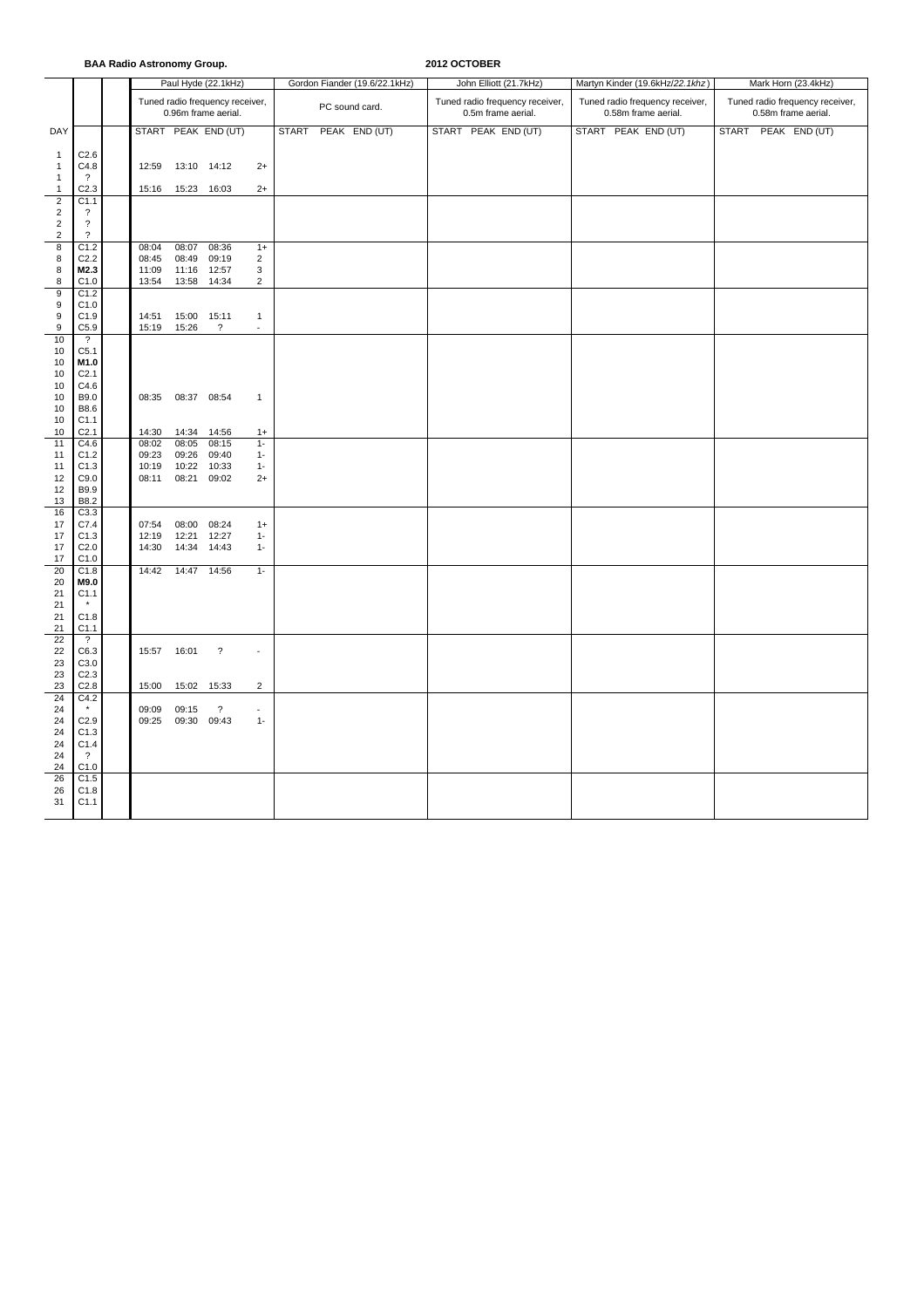|                            |                                      |       |                     | Steve Parkinson (23.4kHz)                              |                          |  | Simon Dawes (various) |                                    | Gonzalo Vargas (Various) |  |                |                   | Tarif Rashid Santo (19.8kHz) |                |  |                     |  |
|----------------------------|--------------------------------------|-------|---------------------|--------------------------------------------------------|--------------------------|--|-----------------------|------------------------------------|--------------------------|--|----------------|-------------------|------------------------------|----------------|--|---------------------|--|
|                            |                                      |       |                     | Tuned radio frequency receiver,<br>0.58m frame aerial. |                          |  | 1m loop aerial.       | PC soundcard and TRF receiver with | Spectrum Lab.            |  | Spectrum Lab,  |                   | Half-wave dipole.            | 15m            |  |                     |  |
| DAY                        |                                      |       |                     | START PEAK END (UT)                                    |                          |  | START PEAK END (UT)   |                                    | START PEAK END (UT)      |  |                |                   | START PEAK END (UT)          |                |  | START PEAK END (UT) |  |
| $\mathbf{1}$               | C2.6                                 |       |                     |                                                        |                          |  |                       |                                    |                          |  |                | 01:44 01:50 02:12 |                              | $1+$           |  |                     |  |
| $\mathbf{1}$               | C4.8                                 |       | 13:01  13:15        | $\overline{\mathbf{?}}$                                | $\overline{\phantom{a}}$ |  |                       |                                    |                          |  |                |                   |                              |                |  |                     |  |
| $\mathbf{1}$               | $\overline{\cdot}$                   |       |                     |                                                        |                          |  |                       |                                    |                          |  |                |                   |                              |                |  |                     |  |
| $\mathbf{1}$<br>$\sqrt{2}$ | C2.3<br>C1.1                         |       | 15:18  15:23  15:36 |                                                        | $1 -$                    |  |                       |                                    |                          |  |                |                   |                              |                |  |                     |  |
| $\overline{2}$             | $\overline{\cdot}$                   |       |                     |                                                        |                          |  |                       |                                    |                          |  |                |                   |                              |                |  |                     |  |
| $\overline{2}$             | $\overline{\mathcal{E}}$             |       | 12:43  12:56  13:25 |                                                        | $\overline{2}$           |  |                       |                                    |                          |  |                |                   |                              |                |  |                     |  |
| $\overline{c}$             | $\overline{\mathcal{L}}$             |       |                     |                                                        |                          |  |                       |                                    |                          |  |                |                   |                              |                |  |                     |  |
| 8<br>$\bf8$                | C1.2<br>C <sub>2.2</sub>             |       |                     |                                                        |                          |  |                       |                                    |                          |  |                |                   |                              |                |  |                     |  |
| 8                          | M2.3                                 |       | 11:10 11:19 12:45   |                                                        | 3                        |  |                       |                                    |                          |  |                |                   |                              |                |  |                     |  |
| 8                          | C1.0                                 | 13:54 | 13:57 14:06         |                                                        | $1 -$                    |  |                       |                                    |                          |  |                |                   |                              |                |  |                     |  |
| 9                          | C1.2                                 |       |                     |                                                        |                          |  |                       |                                    |                          |  |                |                   |                              |                |  |                     |  |
| 9<br>$\boldsymbol{9}$      | C1.0<br>C1.9                         | 14:49 | 14:58 15:10         |                                                        | $\mathbf{1}$             |  |                       |                                    |                          |  |                |                   |                              |                |  |                     |  |
| 9                          | C5.9                                 | 15:19 | 15:26 15:43         |                                                        | $\mathbf{1}$             |  |                       |                                    |                          |  |                |                   |                              |                |  |                     |  |
| 10                         | $\overline{?}$                       |       |                     |                                                        |                          |  |                       |                                    |                          |  | 01:42          | 02:04             | 02:28                        | $2+$           |  |                     |  |
| 10                         | C <sub>5.1</sub>                     |       |                     |                                                        |                          |  |                       |                                    |                          |  | 02:56          | 03:12             | 03:39                        | $\overline{2}$ |  |                     |  |
| 10<br>10                   | M1.0<br>C <sub>2.1</sub>             |       |                     |                                                        |                          |  |                       |                                    |                          |  | 04:54<br>06:42 | 05:04<br>06:46    | 05:54<br>06:57               | $2+$<br>$1 -$  |  |                     |  |
| 10                         | C4.6                                 |       |                     |                                                        |                          |  |                       |                                    |                          |  | 07:04          |                   | 07:10 07:29                  | $\mathbf{1}$   |  |                     |  |
| 10                         | B9.0                                 |       |                     |                                                        |                          |  |                       |                                    |                          |  |                |                   |                              |                |  |                     |  |
| 10                         | B8.6                                 |       | 10:59  11:02  11:12 |                                                        | $1 -$                    |  |                       |                                    |                          |  |                |                   |                              |                |  |                     |  |
| 10<br>10                   | C <sub>1.1</sub><br>C <sub>2.1</sub> | 14:29 | 14:33 14:45         |                                                        | $1 -$                    |  |                       |                                    |                          |  |                |                   |                              |                |  |                     |  |
| 11                         | C4.6                                 |       |                     |                                                        |                          |  |                       |                                    |                          |  |                |                   |                              |                |  |                     |  |
| 11                         | C1.2                                 |       |                     |                                                        |                          |  |                       |                                    |                          |  |                |                   |                              |                |  |                     |  |
| 11                         | C1.3                                 |       |                     |                                                        |                          |  |                       |                                    |                          |  |                |                   |                              |                |  |                     |  |
| 12<br>12                   | C9.0<br>B9.9                         | 08:11 | 08:22 08:36         |                                                        | $\mathbf{1}$             |  |                       |                                    |                          |  |                | 08:14 08:18 09:08 |                              | $2+$           |  |                     |  |
| 13                         | B8.2                                 | 12:50 | 13:12 14:00         |                                                        | $2+$                     |  |                       |                                    |                          |  |                |                   |                              |                |  |                     |  |
| 16                         | C3.3                                 |       |                     |                                                        |                          |  |                       |                                    |                          |  |                |                   |                              |                |  |                     |  |
| 17<br>17                   | C7.4<br>C1.3                         | 12:18 | 12:22 12:30         |                                                        | $1 -$                    |  |                       |                                    |                          |  |                |                   |                              |                |  |                     |  |
| 17                         | C <sub>2.0</sub>                     | 14:29 | 14:34 14:50         |                                                        | $\mathbf{1}$             |  |                       |                                    |                          |  |                |                   |                              |                |  |                     |  |
| 17                         | C1.0                                 |       |                     |                                                        |                          |  |                       |                                    |                          |  |                |                   |                              |                |  |                     |  |
| 20                         | C1.8                                 |       |                     |                                                        |                          |  |                       |                                    |                          |  |                |                   |                              |                |  |                     |  |
| 20<br>21                   | M9.0<br>C1.1                         |       |                     |                                                        |                          |  |                       |                                    |                          |  |                |                   |                              |                |  |                     |  |
| 21                         |                                      |       |                     |                                                        |                          |  |                       |                                    |                          |  |                |                   |                              |                |  |                     |  |
| 21                         | C1.8                                 | 12:58 | 13:07 13:27         |                                                        | $1+$                     |  |                       |                                    |                          |  |                |                   |                              |                |  |                     |  |
| 21                         | C1.1                                 |       |                     |                                                        |                          |  |                       |                                    |                          |  |                |                   |                              |                |  |                     |  |
| $\overline{22}$<br>22      | $\overline{?}$<br>C6.3               | 13:06 | 13:11 13:22         |                                                        | $1 -$                    |  |                       |                                    |                          |  |                |                   |                              |                |  |                     |  |
| 23                         | C3.0                                 |       |                     |                                                        |                          |  |                       |                                    |                          |  |                |                   |                              |                |  |                     |  |
| 23                         | C <sub>2.3</sub>                     |       |                     |                                                        |                          |  |                       |                                    |                          |  |                |                   |                              |                |  |                     |  |
| 23<br>24                   | C2.8                                 |       |                     |                                                        |                          |  |                       |                                    |                          |  | 05:28          | 05:40             | 06:00                        | $1+$           |  |                     |  |
| 24                         | C4.2                                 |       |                     |                                                        |                          |  |                       |                                    |                          |  | 09:08          |                   | 09:16 09:28                  | $\mathbf{1}$   |  |                     |  |
| 24                         | C2.9                                 |       |                     |                                                        |                          |  |                       |                                    |                          |  |                |                   |                              |                |  |                     |  |
| 24                         | C1.3                                 |       |                     |                                                        |                          |  |                       |                                    |                          |  |                |                   |                              |                |  |                     |  |
| 24<br>24                   | C1.4<br>$\overline{\mathcal{E}}$     |       |                     |                                                        |                          |  |                       |                                    |                          |  |                |                   |                              |                |  |                     |  |
| 24                         | C1.0                                 |       |                     |                                                        |                          |  |                       |                                    |                          |  |                |                   |                              |                |  |                     |  |
| 26                         | C1.5                                 |       |                     |                                                        |                          |  |                       |                                    |                          |  |                |                   |                              |                |  |                     |  |
| 26                         | C1.8                                 |       |                     |                                                        |                          |  |                       |                                    |                          |  |                |                   |                              |                |  |                     |  |
| 31                         | C1.1                                 |       | 11:37  11:42  11:52 |                                                        | $1 -$                    |  |                       |                                    |                          |  |                |                   |                              |                |  |                     |  |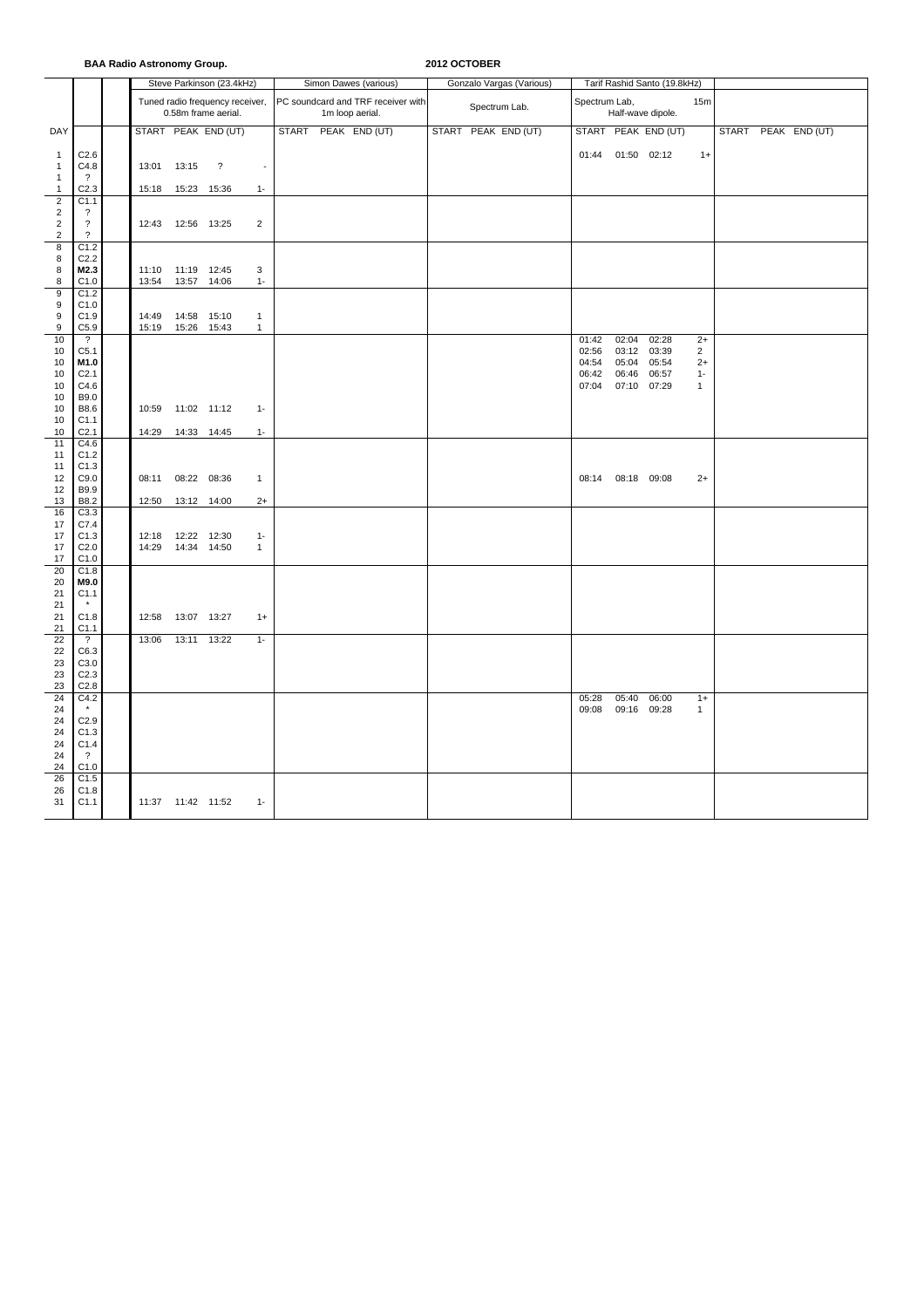

 $\overline{C}$ 

 $\mathsf{C} \qquad \blacksquare \mathsf{M} \qquad \blacksquare \mathsf{X} \longrightarrow \mathsf{Relative}$  sunspot number

 $\times$ 

 $\geq$ 

- Relative sunspot number



**Number of S.I.D's recorded.**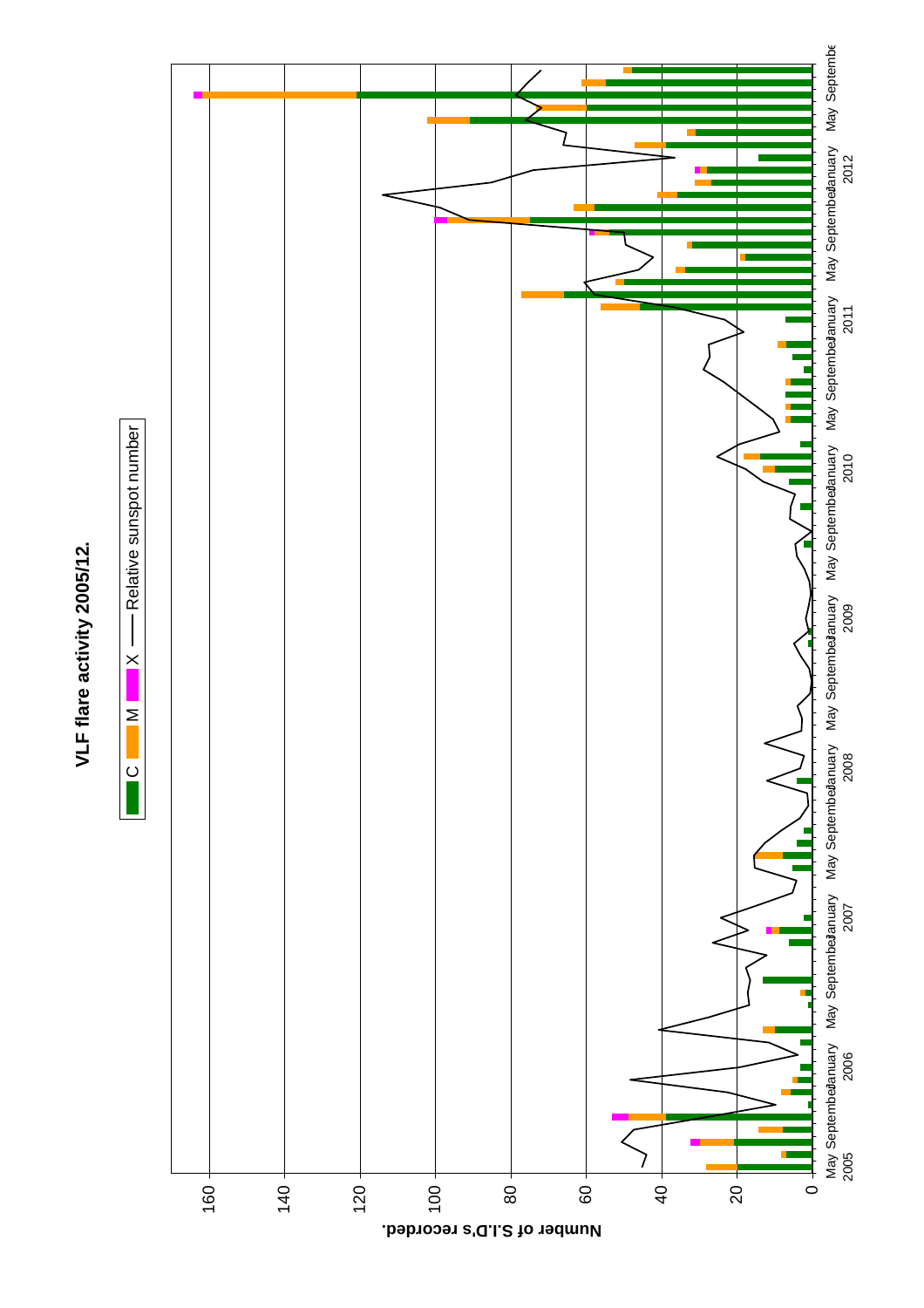## 2012 OCTOBER.

General solar activity has decreased compared to September, with just 48 SIDs that correlate with flares classified by SWPC. This is the same as March this year, although back in March there were more M-class and fewer C-class flares making the total. This month also includes four B-class flares. There was an X1.8 flare at 03:17UT on the 23rd, but sadly not recorded as a SID.

The first seven days of October produced mostly B and small C-class flares, the most energetic being the C4.8 peaking about 13:15UT on the 1st. Activity increased over the following week with three M-class flares. The M2.3 flare on the 8<sup>th</sup> was well recorded, as was the much weaker C1.0 shortly afterwards. Mark Edwards has included a chart:



Flares remained mostly C-class through the third week, with two M-class events shown in the GOES record. The M9.0 peaking at 18:14UT on the 20<sup>th</sup> was rather late in the day at this time of year, but Mark recorded it at 24kHz on the Atlantic path from NAA in Maine.

There have been discussions regarding departures from the normal diurnal curves recorded during these quieter periods. In particular, a comparison has been made between recordings on October 15<sup>th</sup> and those from March 7th. On that occasion there had been two large X-class flares overnight, with an associated proton event continuing through the day. That was not the case this time. There may be a seasonal effect however, as March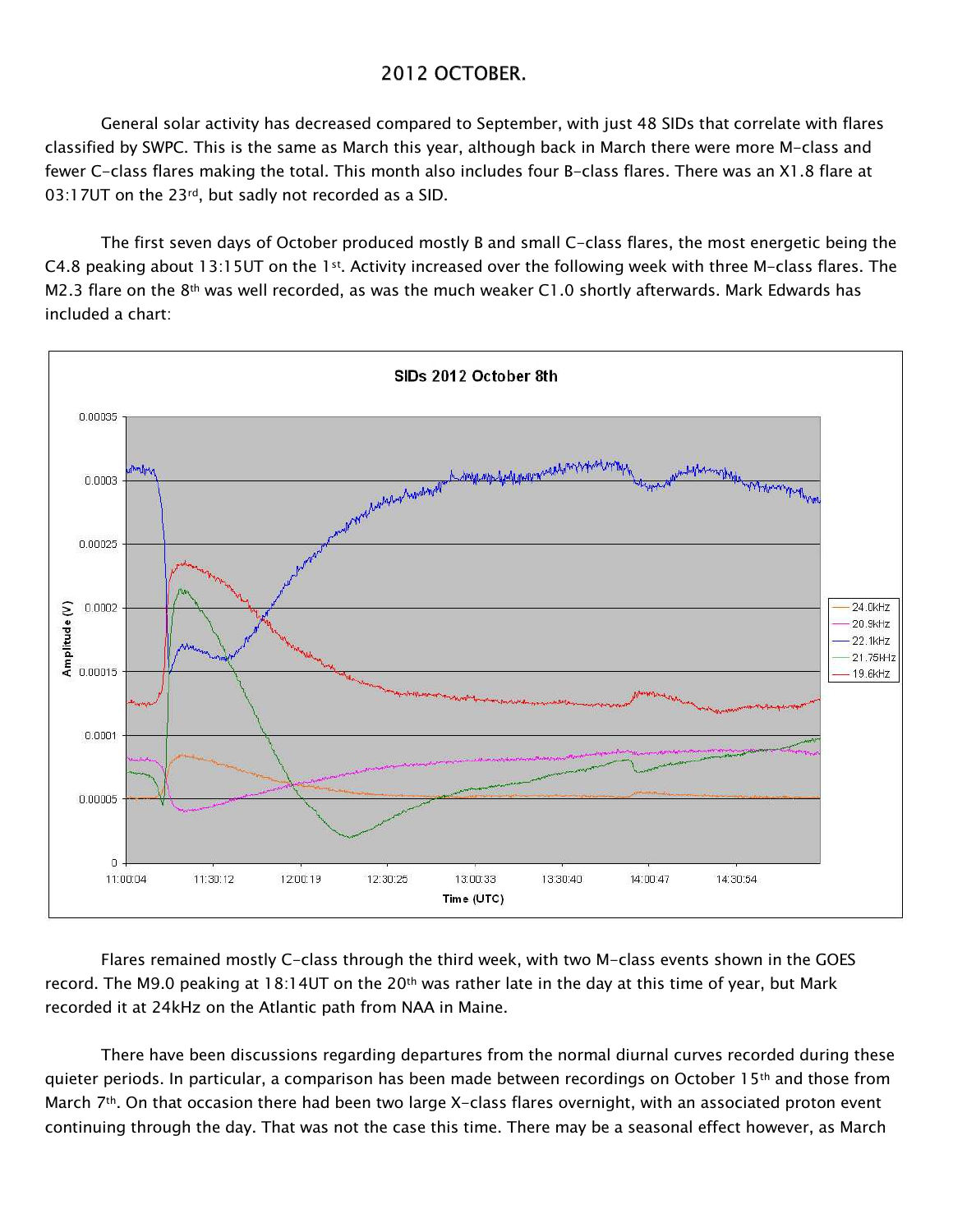$7<sup>th</sup>$  was just before the spring equinox, whilst October 15<sup>th</sup> is just after the autumn equinox. Steve Parkinson has been looking at this effect, and would welcome any observations of unusual behaviour over this period.

I have also noticed the return of noisy oscillations during an otherwise quiet day. They were particularly strong on the  $18<sup>th</sup>$  and  $19<sup>th</sup>$ , accompanied by a generally strong signal.



My recording above appears to show numerous small SIDs, although there was no significant flare activity. This also appears to be a seasonal effect, presumably due to the low angle of the sun in the sky.

The C2.9 flare on October  $24$ <sup>th</sup> was recorded by most observers as a double SID. The GOES data clearly shows a double peaked flare, although the timings listed in the SWPC bulletin are: start 09:06UT, peak 09:28UT, end 09:34UT. I have added the GOES X-ray flux to my own recording:



## **MAGNETIC DATA**

Two CMEs were recorded as magnetic disturbances. The first appears to be associated with a B7.8 flare at 07:30UT on the 5<sup>th</sup>. Both Paul Hyde and myself recorded the SI marking the CME arrival at 05:15UT on the 8<sup>th</sup>. Colin Clements' chart appears to show the SI at 05:20UT. A mild disturbance continued through the rest of day before a more active period starting shortly after 20UT. The flare is listed by SWPC as "unusually long", and lasted nearly  $7\frac{1}{2}$  hours. There does not appear to have been a filament eruption, but the CME was earthdirected, and so struck the magnetosphere with maximum impact.

Returning to magnetic events in August this year, we recorded an event that did not easily fit into the category of SI or SFE from a CME. The CME associated with this recording also seemed to be from either a B-class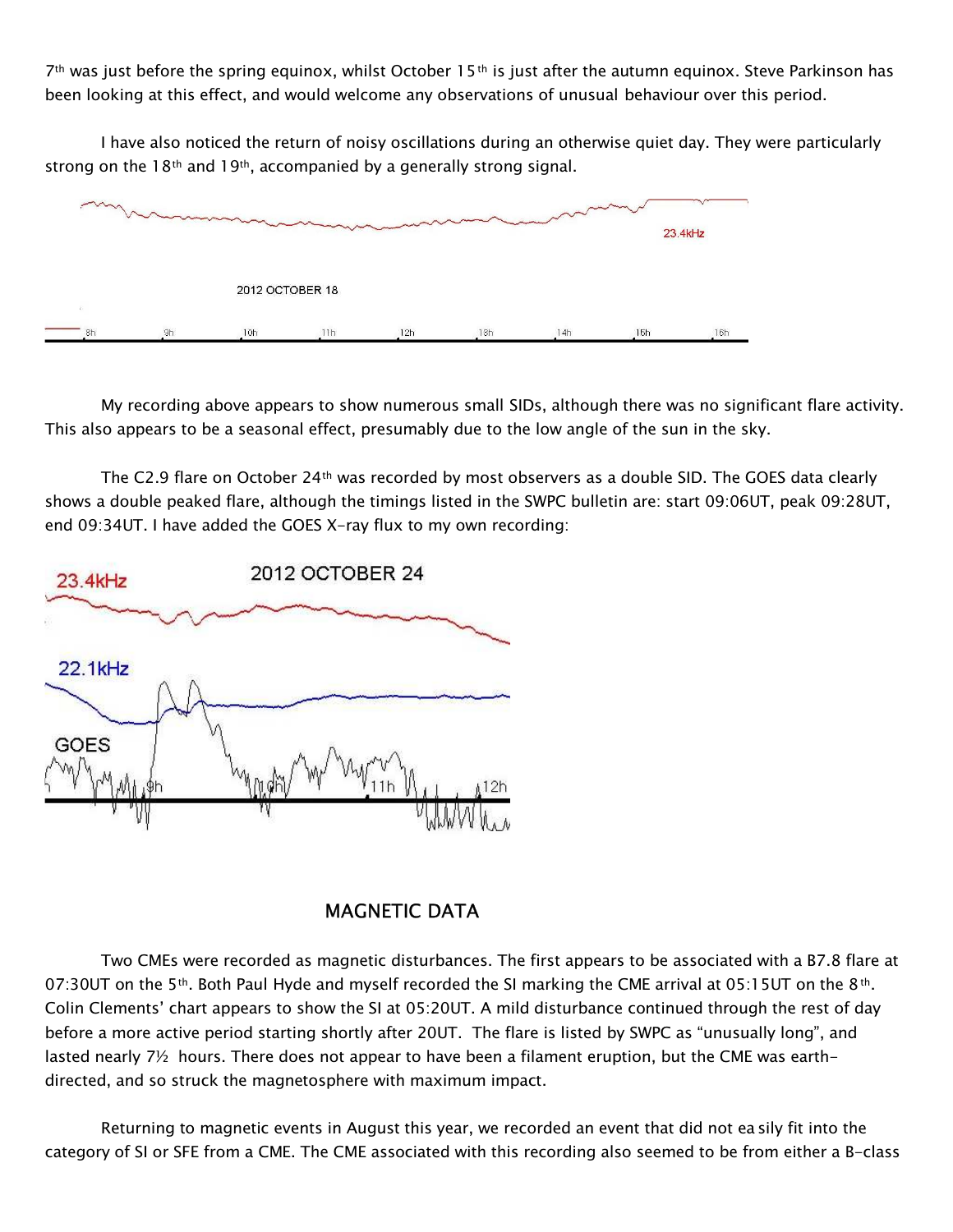or small C-class flare. I made enguiries with the British Geological Survey (BGS) to try and clarify matters. They had seen the event as an SFE from a long duration C3.6 flare. The International Service for Geomagnetic Indices has now produced its report for August, and remains split with some observatories reporting an SI and others reporting an SFE. These long duration flares are strange beasts! My thanks to Orsi Baillie at the BGS for responding to my enquiry and supplying plenty of supporting details.



Paul's chart showing the SI on the 8th:

Blue is the east/west component, red is the north/south.

The second CME was associated with a B9.7 flare and a filament eruption at 12:35 UT on the 27<sup>th</sup>. The SWPC indicates that there were two CMEs produced from the same flare, but they appear as a single event in our recordings. Paul Hyde and myself timed the SI at 15:40UT on the 31st. This was a very mild SI, and is only just identified from the noise in my recording. The magnetic field remained fairly stable for the rest of the day, becoming rather more disturbed in the late afternoon of November 1st.

The remainder of the magnetic activity was from Coronal Hole High Speed Streams, with a particularly active period on the 13<sup>th</sup>. From my own recordings, the disturbance began gently at about 00:00UT on the 13<sup>th</sup> with a magnitude of 30..40nT. Then at 17:00UT the field shifted rapidly by about 100nT before settling back to its more gentle variation. This lasted until about 04UT on the 14th. Paul Hyde reported the rapid shift starting at 16:57UT, and Colin Clements gives 16:59UT.

There were no SFEs reported during October.

Reports received from Colin Clements, Paul Hyde, Gonzalo Vargas and John Cook.